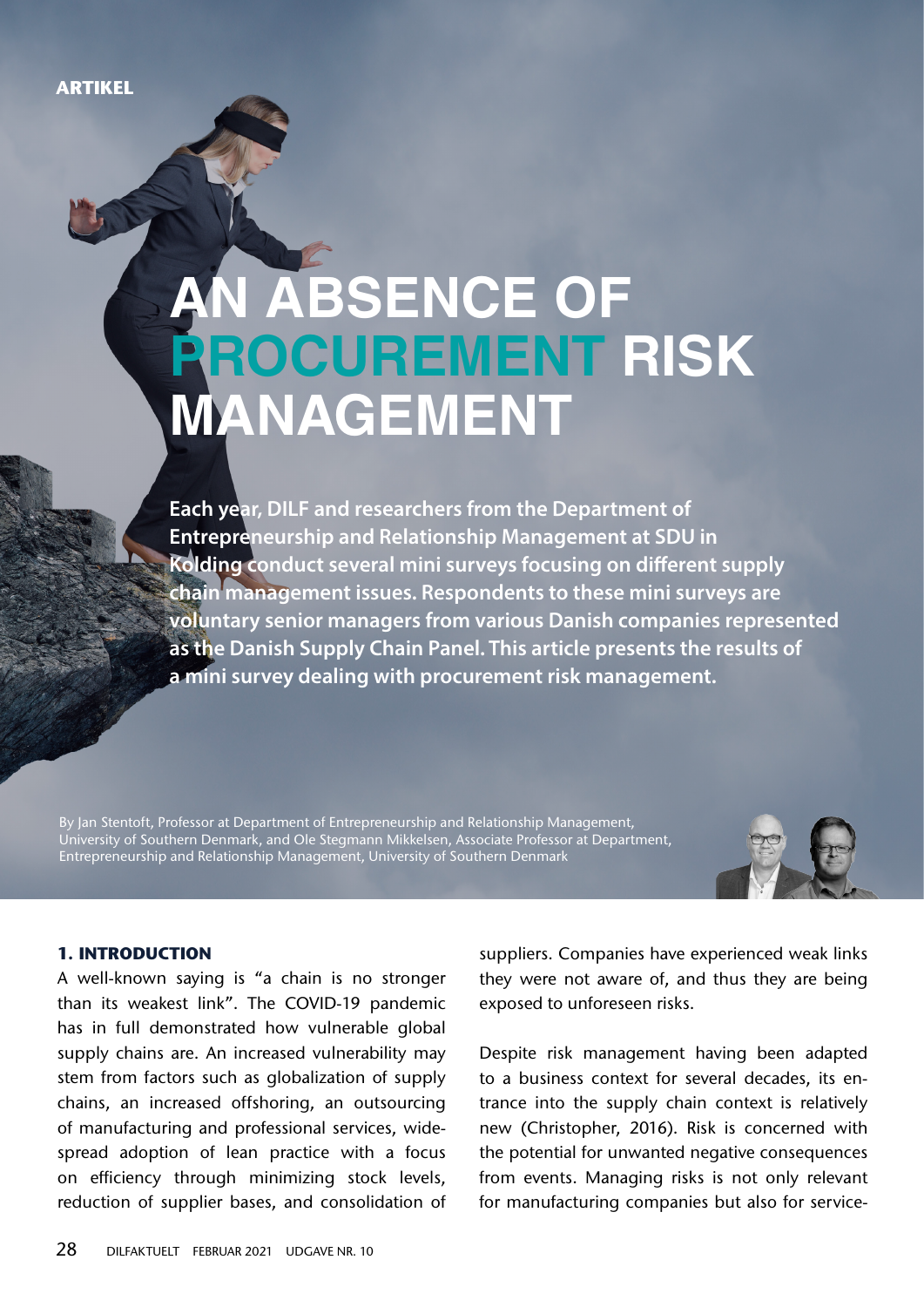oriented companies, although their risk focus might be different (Truong & Hara, 2018). Risks in a supply chain can, according to Christopher & Peck (2004), be divided into five sources: 1) process risks, 2) control risks, 3) demand risks, 4) supply risks, and 5) environmental risks.

Processes are sequences of activities performed with inputs to deliver outputs. Processes utilize resources that can break down, be overburdened or be bottlenecks which can cause risks and failures. Control risk is concerned with rules, systems, and procedures to govern processes and might be exposure to risks by misapplication, such as making unrealistic promises to customers that the supply chain cannot comply with or contradicting KPI's. Demand risk is concerned with the potential failure in the flow or distribution of the product, information, and cash originating from markets and customers. Supply risk relates to failures in timing and/or the quality of products, services, and information upstream to the company. Finally, environmental risks concern failures that lay outside the company influence such as unpredictable events like natural disasters, cybercrime, and accidents, and more predictable events as new legislation impacting products or governmental promoted trade-restrictions (Stentoft et al., 2018).

Supply chain risk management can be approached in four steps: 1) Identification, 2) prevention, 3) mitigation, and 4) recovery. Identification is con-

## **dansk resumé**

DILF og forskere fra SDU gennemfører hvert år adskillige surveys, besvaret af Det Danske Supply Chain Panel, med fokus på forskellige problemstillinger inden for supply chain management.

Denne artikel præsenterer resultaterne af et survey omhandlende risikostyring af indkøb. Resultaterne indikerer, at der stadig er noget arbejde, som skal udføres, med hensyn til risikostyring af indkøb, hvor selv den nuværende COVID-19-pandemi ikke ser ud til at have fungeret som et wake-up call.

/Redaktionen

cerned with an ex-ante awareness of critical parts of the supply chain where mapping tools can be appropriate techniques to use as well as customer and supplier segmentation and vulnerability and capability analyses. Prevention is concerned with initiatives planned ex-ante that reduces the likelihood of failures occurring. "What if"-scenarios can be developed together with stress tests of the supply chain. Mitigation is ex-ante definitions of actions and procedures that must be executed if failures occur, despite the prevention measures

#### **FIGURE 1.**Procurement risk management at the strategic agenda

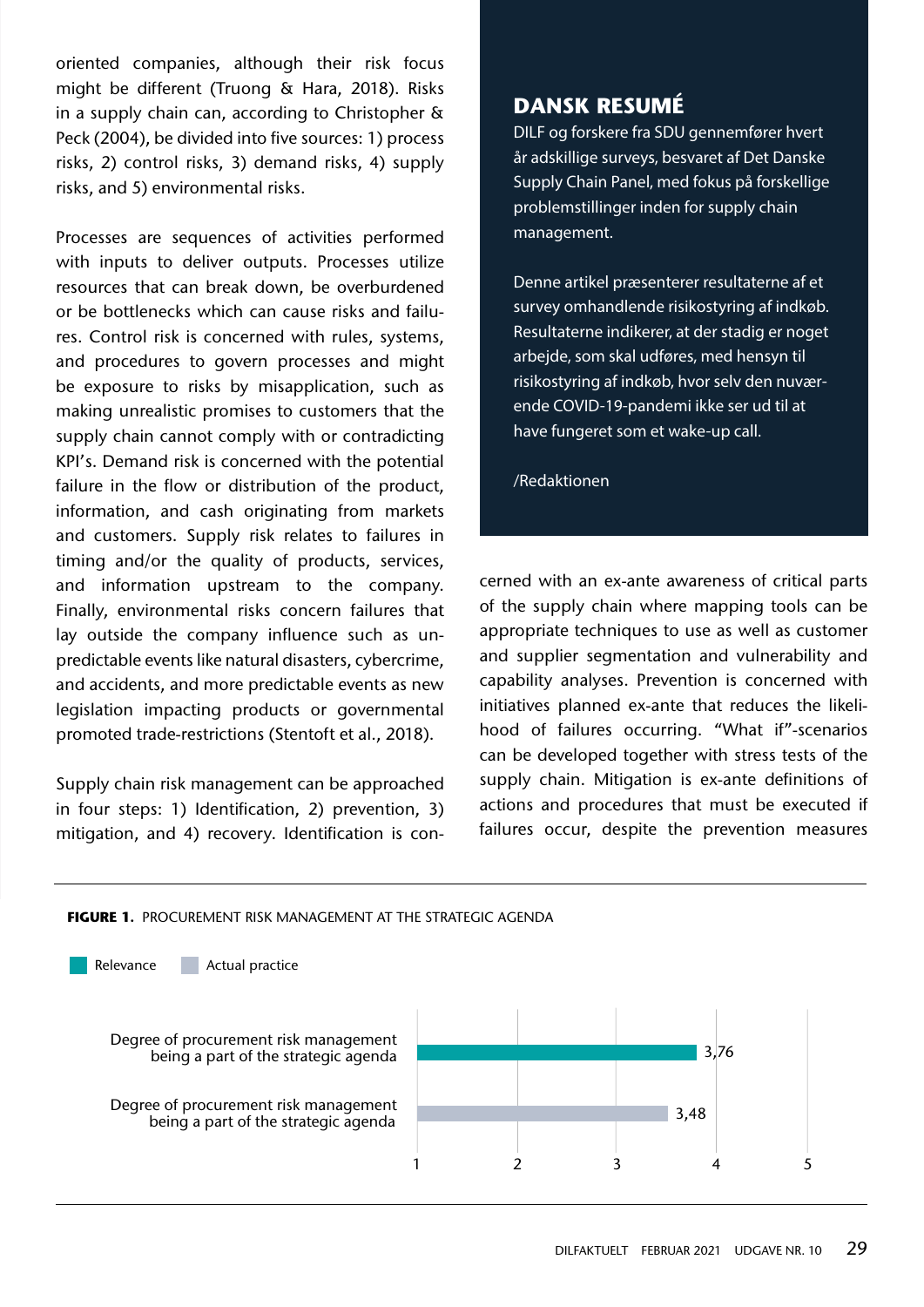installed. Finally, recovery is an ex-post activity and focuses on how the company can come back to the state or even to a better state than before the failure occurred.

A recent mini survey from the Danish Supply Chain Panel revealed a vital gap between the perceived relevance of supply chain risk management and the actual practice (Stentoft & Mikkelsen, 2020). Thus, there are good reasons to delve deeper into the perceptions and practices of procurement risks among the members of the Danish Supply Chain Panel.

## **2. Procurement risk management and supply chain mapping**

To delve deeper into the perceptions and practices of procurement risks, the panel members were first asked to evaluate to what degree procurement risk management is part of their companies' strategic agenda on a five-point Likert scale  $(1 = to$ a very low degree and  $5 =$  to a very high degree). From Figure 1, it can be seen that the actual practice of having procurement risk management at the strategic agenda obtains an average of 3,48 whereas its relevance obtains an average of 3,76. This result indicates room for improvement to better integrate risk management in procurement strategies. One may wonder why the relevance is not even higher in the light of the current situation, with its significant supply chain disruption.

The respondents have also been asked about the presence of readiness plans for recovery after a potential disruption. Surprisingly, this practice only receives an average of 3,05 on a five-point

**FIGURE 2.**Readiness plan for a recovery after a potential upstream disruption has occurred

Degree to which the company operates with a readiness plan for a recovery after a potential upstream disruption has occurred Degree to which the company operates with a readiness plan for a recovery after a potential Relevance **Actual practice** 

upstream disruption has occurred



#### **FIGURE 3.**Supply chain mapping and risk identification

Degree of having a mapped supply chain to identify potential risks (e.g. global footprint) Degree of having a mapped supply chain to identify potential risks (e.g. global footprint) Relevance **Actual practice** 

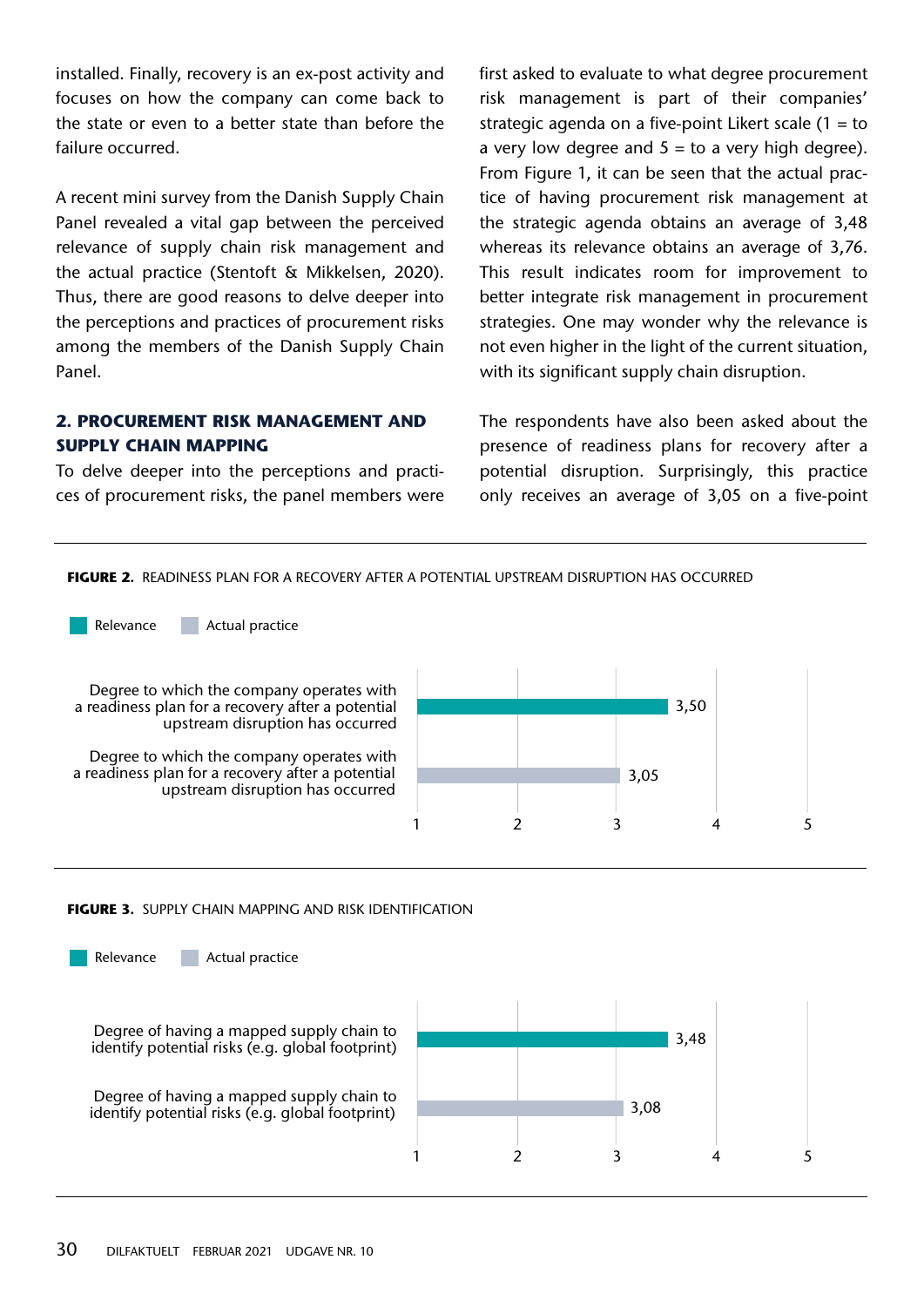#### **FIGURE 4.**Degree of mapping tiers of suppliers

Degree of mapped suppliers - tier 1 Degree of mapped suppliers - tier 2 Degree of mapped suppliers - tier 3 and more



Likert scale but reaches an average of 3,50 for its relevance. This result indicates that there still exists work to be done to include supply chain resilience plans among the companies that are a part of this survey. One explanation may be that companies, before the current disruption, were occupied with day to day operations and getting things done. Hence, disruption and risk management were not on the 'strategic agenda', and therefore no recovery plans were developed. As the old saying goes: "If it isn't broke, why fix it?" It would be very interesting to follow up on this a year or two from now to see if the current pandemic has had any impact on the presence of risk management on the strategic agenda.

As mentioned in the introduction, the first step in risk management is the identification of potential



**FIGURE 5. RISK ELEMENTS BEING PRESENT IN THE UPSTREAM SUPPLY CHAIN**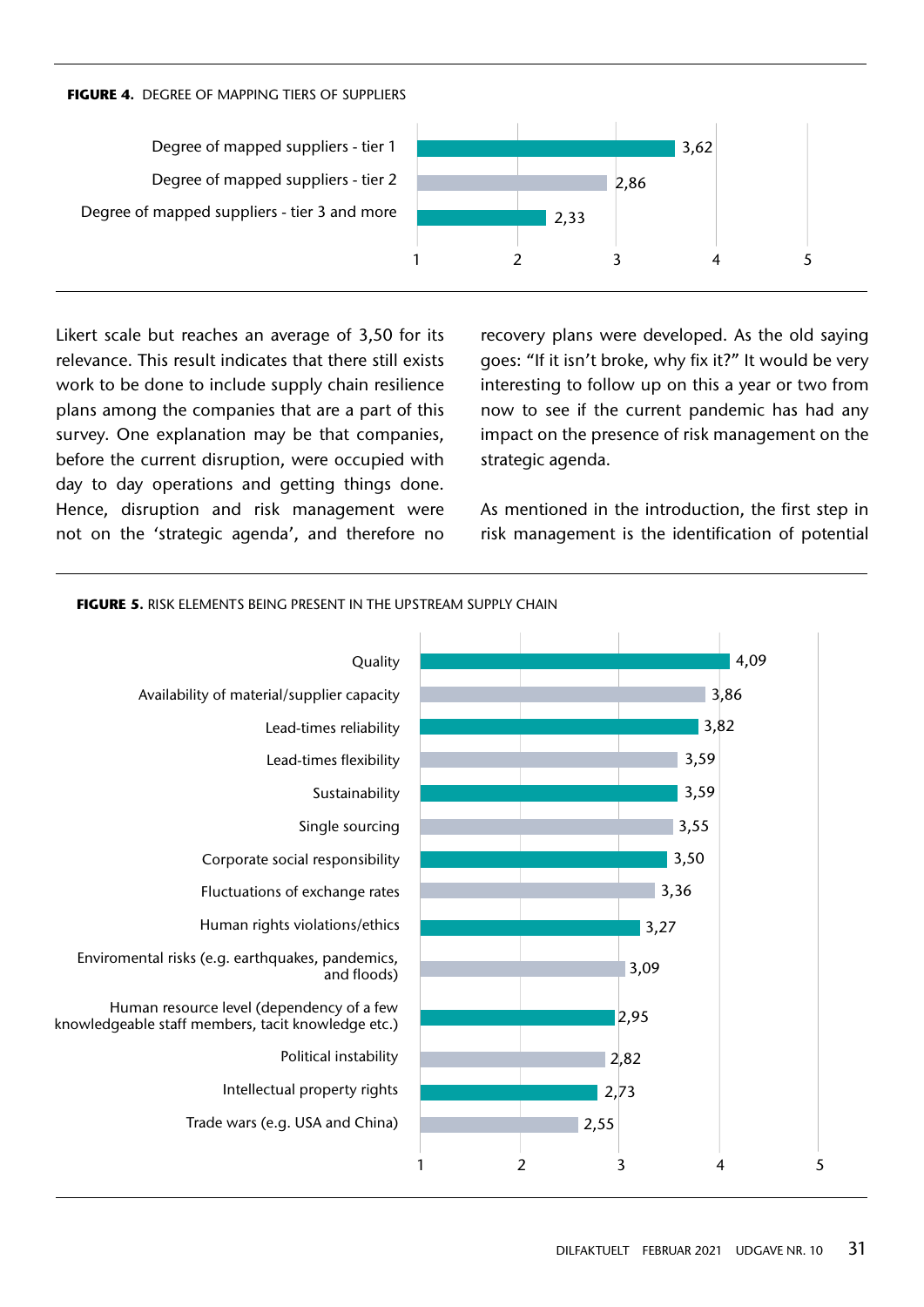#### **FIGURE 6.**Risk strategies in the procurement functions



failures. Figure 3 shows the respondents' answers to questions about the practice and relevance of having mapped the supply chain to identify risks. The actual practice obtains an average of 3,08 while the perceived relevance obtains an average of 3,48. Again, these results indicate room for improvement. Finally, it is quite interesting that the relevance is not perceived higher, given that the companies are currently living through a severe disruption.

A reason for not mapping the upstream supply chain may be that, although it sounds easy, it requires some work. Not least, it requires insight about not only suppliers but also of the critical technologies and capabilities in the supply chain (Fine, 1998). Again, one could suspect that the high activity level before the current disruption may have driven attention in other directions than upstream supply chain resilience.

When mapping activities take place, we have been interested in clarifying the scope of such mapping, i.e. number of tiers upstream. Figure 4 shows that mapping first-tier suppliers obtain an average of 3,62 indicating that this practice is present. However, mapping second- and third-tier suppliers

obtain averages below 3. Missing such practice might expose the companies to unnecessary risks, since sources of risks might be fostered in lower upstream tiers of suppliers. The challenge here is that although companies cannot see the risk, they will be hit by it, and they will be held accountable by customers.

#### **3. Supply chain risk elements**

The panel members have been asked to evaluate a predefined list of risk elements in their upstream supply chain. As shown in Figure 5, quality issues are the highest scoring risk element with an average of 4,09 on a five-point Likert scale. Then comes the availability of material/supplier capacity, leadtimes reliability, and lead-times flexibility. These results indicate that the highest perceived risk elements are all operational instead of being more strategic with focus on sustainability and single sourcing which obtain the fifth and sixth highest average.

It may be argued that this is a single point observation, as respondents may have answered in the shadow of the current pandemic situation. Hence, they answer what they experience right now and right here as major concerns and problems in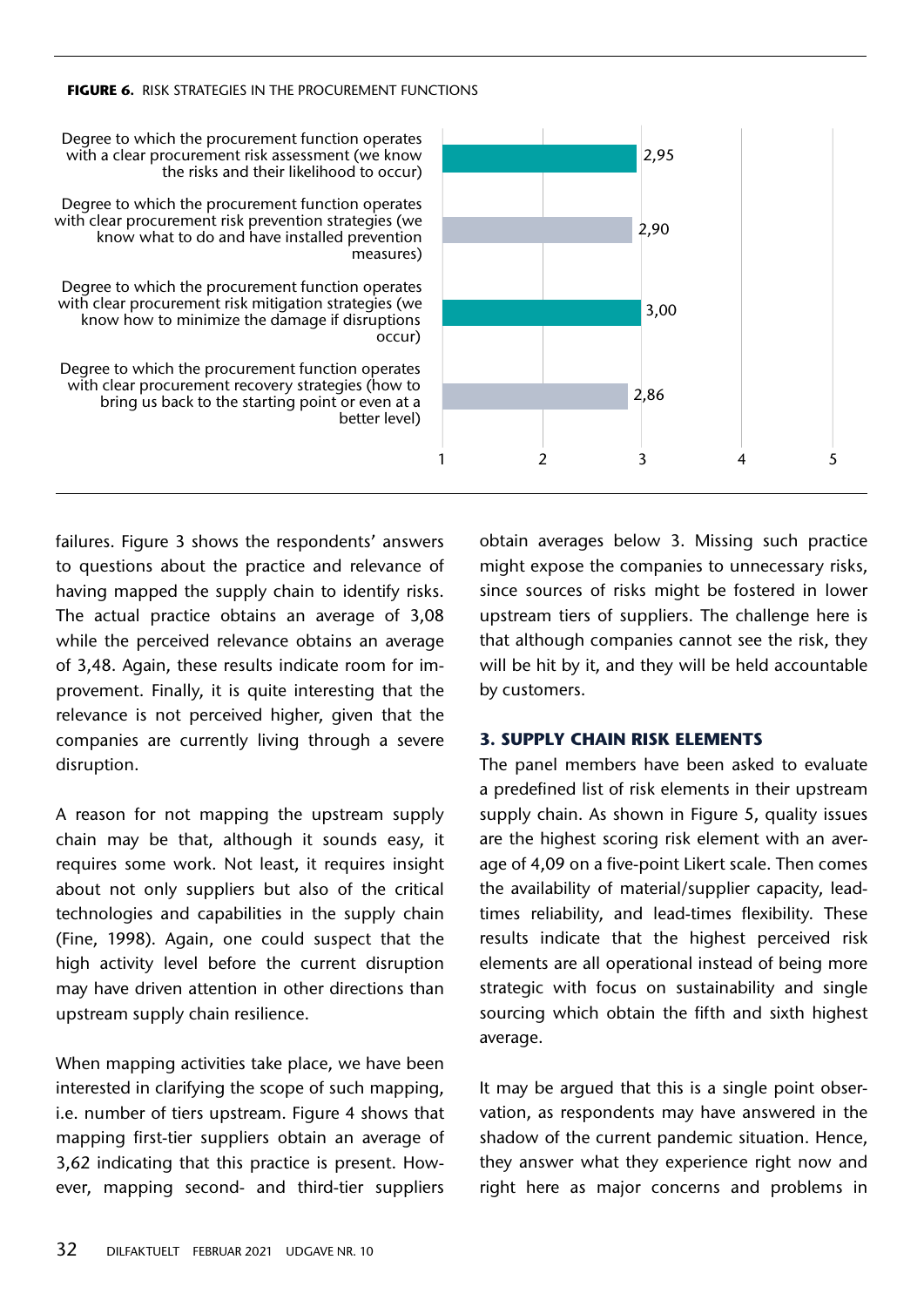their respective supply chains. Having operations running may currently be the major or the only focus for companies right now.

## **4. Risk assessment, prevention, mitigation, and recovery in the procurement function**

The panel members were further asked to evaluate their practice according to the four-step approach of risk management strategies in the procurement function (figure 6). The practice is here at a surprisingly low level with an average of 3,00 for mitigation practice, while risk assessment, prevention, and recovery all obtain averages below 3,00. We have not asked about reasons for this low practice. But, for the level of clear procurement assessment strategies, we interpret a link to the likewise relatively low level of mapping identified in Figure 3. Hence, a low level of actual mapping is followed by a low level of insight and identification of potential failures and their likelihood and potential impact. The rest of the list naturally follows. Thus, if we do not know the risks, how may we then install preventive measures, develop mitigation strategies, and not least plans and actions to recover from a potential failure? In the light of the current disruption due to the pandemic situation, it seems that supply chain risk

#### 1 2 3 4 5 3,55 3,64 3,50 3,50 3,59 3,32  $3,50$ 3,18 3,32 3,14 2,91 2,95 3,32 2,91 Safety stocks Safety stocks Dual and/or multiple sourcing strategies Dual and/or multiple sourcing strategies Risk management measures build into supplier evaluations Risk management measures build into supplier evaluations Assure that suppliers' resilience is sufficient Assure that suppliers' resilience is sufficient Local sourcing strategies Local sourcing strategies (Preventive) maintenance (e.g. manufacturing equipment and tools) (Preventive) maintenance (e.g. manufacturing equipment and tools) Frequent process mapping (e.g yearly) Frequent process mapping (e.g yearly) Poka-Yoke/fail-saving processes and/or tools Poka-Yoke/fail-saving processes and/or tools Relevance **Actual practice** 2,59 2,45

#### **FIGURE 7. RISK PREVENTION STRATEGIES**